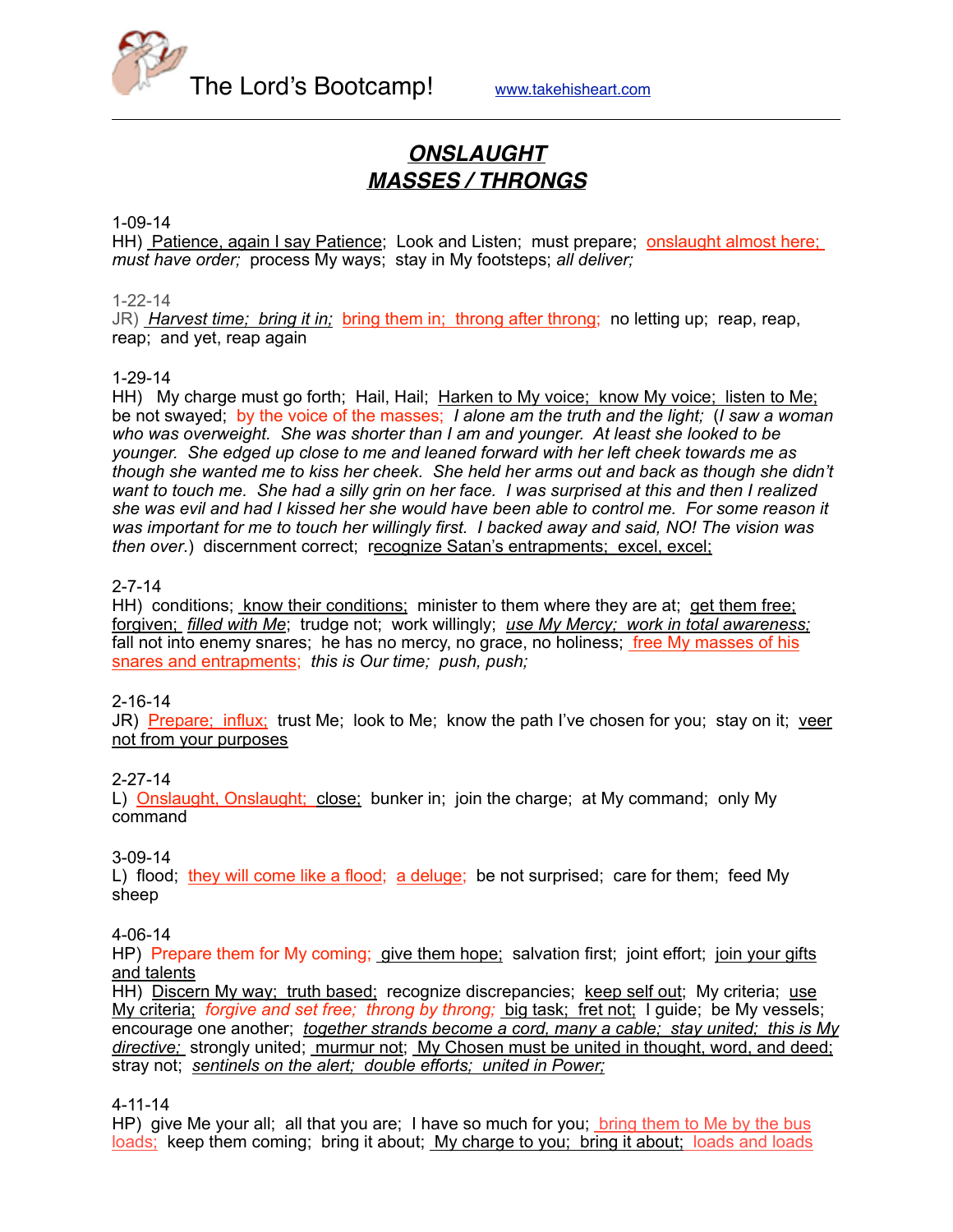HH) first off; keep My silence; look to the horizon; throngs coming; jubilate; be jubilant; huge opportunity; *counter distractions;* recognize and eliminate;

#### 7-22-14

HH) prepare My feast; *eat as I say eat; spiritual food; true sustenance; only what I put before you; careful;* be not duped; stay at My table; drink of My waters; come, be thou renewed; prepare to gather My harvest; give them of My bread to eat; there are so many; so many; hungry, starving; *feed the masses;* follow only My instructions;

#### 8-01-14

HH) clang cymbals once; now again; accomplished; many, many, many children, lambs coming in; tend, teach; decorum a must; see to it; order; see to it; eliminate ignorance; enemy's guise; *take note of his subtleties; deny entrance; deny, deny;* guards attend; body effort; gather in My Name; prepare for the unlikely; be not fazed; alert, watchful; amazed not;

#### 8-13-14

HH) *prepare, onslaught soon;*

### 8-23-14

HP) withstand the progression; condemn not; shelter with Me; My haven; respite; rejuvenate; all is right with Me; rejuvenate for the onslaught is nigh; come, My Chosen

#### 9-06-14

HH) Prepare minds; onslaught close; closer than you know; much to do; seek Me; relegate carefully; take care in all matters; positions in place; operate in positions; no overstepping; follow My lead; remember, *do not assume;* allow Me to reveal; I have the plan; forgive one another; *watch for one another; keep things legal; take care of My Man-Child;*

### 3-30-15

L) good cleansing; prepare; onslaught; unseen; watch, watch; (DDPT)

### 10-09-15

HH) starch; starch in your work, actions; that there be no doubt; no leeway; no assuming; no room for these; that sure, firm; *they will listen;* fear not; now prepare; they shall come; influx; be not surprised; ready; My Chosen, you know the basics to be given; your foundation is solid; not to be breached; you know, you know, you know; now move, speak as I say; go now

### 10-10-15

HP) lift up the influx; pray for them; *cover in Praises;* yes, yes, yes; expect; special expectancy; hearts prepared;

### 10-20-15

L) Intensity gaining; push, push, push; sever the ties; binding ties; My people must be free

## 11-10-15

L) Prepare ye the way, Prepare ye the way, Prepare ye the way; onslaught, onslaught; every avenue, prepared; must be; full Praises;

### 11-13-15

HH) set the fence riders free; influx, influx, influx; be ready;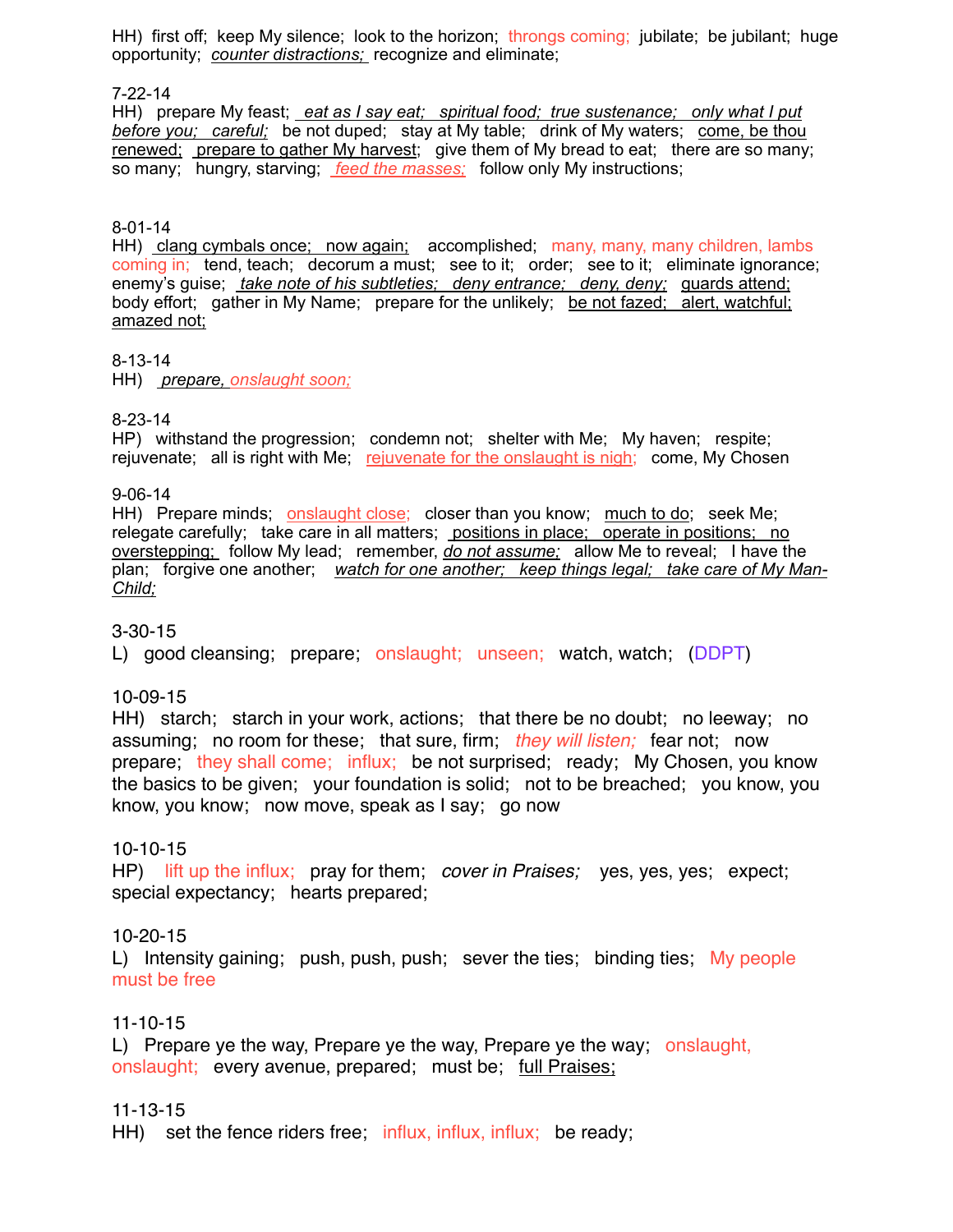### 11-14-15

L) develop kindred; with the lost; understand their needs; prepare for them: influx will be great; prepare

## 11-22-15

HH) prepare, Child, onslaught; much will be asked of you; worry not, I am with you; always; you trust Me; you know together there is nothing We can't handle; you, Me, and the others are a force like no other; progress is ever increasing; a true overcoming of Power and Might; help them remember all must follow My lead, My instructions; no Lone Rangers; this must be; no exceptions; none;

## 12-02-15

L) Whole; I long to make My people whole; bring Me the masses; keep Praises and Praising at its peak; slack off not

## 2-04-16

HH) the masses are coming, the masses are coming; responsibility; stagger not; arsenal ready; remember, you are standing on My solid ground; firmly planted; tarry not; Bride, WORRY NOT; heed this directive;

## 2-07-16

HH) to receive, come; keep preparing the way; the throngs shall travel them; prepare that they too be saved and taught My absolute truth; knowledge; soon more knowledge to be imparted; watch, look for it and receive it; embrace it; careful, close watch; miss it not; soon, Child; be ready; tell them, be ready; it shall be in My timing; you must be ready, expecting;

## 2-08-16

HH) reconstitute My ways; My truths ignored by most of mankind; put them forth before the throngs; that they see and hear; yes, it can be done from anywhere; seek My guidance; I shall deliver; Obey, Obey; follow Me and Obey; total, complete trust; yours to Me and Mine to you; yes, complete; understand, complete; Hallelujah; My hosts rejoice; take in the understanding; let it not perish; not any part of it;

## 2-11-16

L) Comfort the hurting, My Chosen; comfort with My truths; with Praises; all manner of Praises; see to it

HH) intercede, My Chosen, intercede for the lost; intercede for the ignorant, the misinformed; follow My lead; let Me lead; obey, Bride, obey; (I saw a solid Black circle) dispel the darkness that they may see; now We work; My Children, you must be super aware; keep out the darkness; keep it out; how may they follow if they cannot see the way; work, work, work for them setting them free;

## 2-16-16

L) I have Mercy; Mercy for the throngs; they must be told; help them to believe; testify, testify; My Chosen, you have testimonies to tell, to share; with My Grace, tell

## 2-17-16

L) Complete restoration; complete restoration of My foundational truths in My people; must be; give to the masses and throngs; duty bound, My Chosen, duty bound